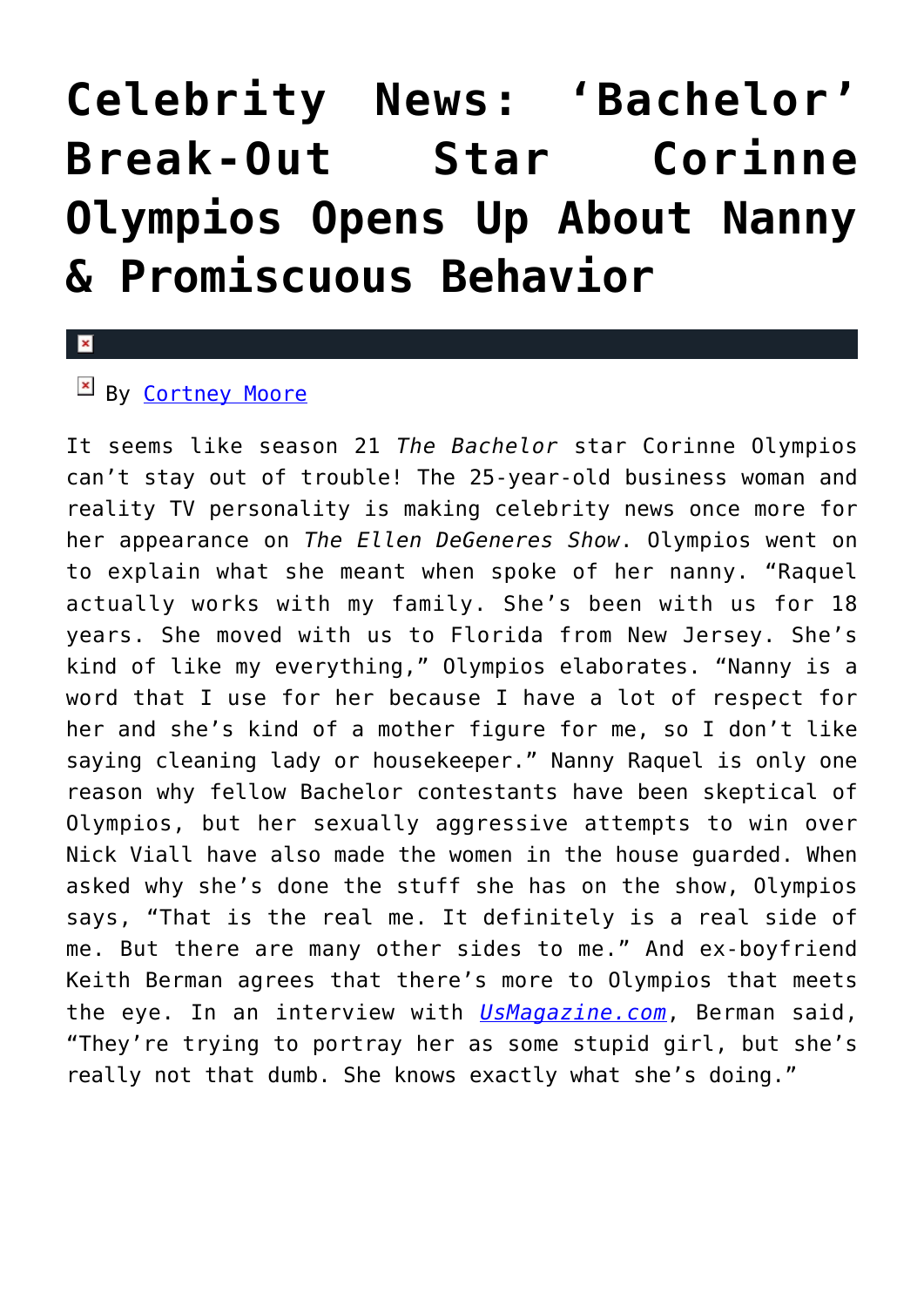# **This celebrity news has drama written all over it. What are some ways to know that someone wants a relationship with you for the right reasons?**

### **Cupid's Advice:**

Throughout your lifetime, different people will try to woo you into a relationship. Although it's a sweet gesture, not everyone will want to be with you for the right reasons. Let Cupid help you determine which ones want to be with you for honorable reasons, and who to stay clear of:

**1. Obsessed with your appearance:** Everyone wants to be with someone that finds them attractive, however it can be bad if that's all a person wants you for. Someone who only talks about the way you look doesn't care for you. They just want you as arm candy to boost their ego or make others jealous. Find someone who likes you for you.

**Related Link:** [Celebrity News: 'The Bachelor' Nick Viall Calls](http://cupidspulse.com/116556/celebrity-news-the-bachelor-nick-viall-disaster-date-corinne/) [Two-on-One Date with Corinne & Taylor a 'Disaster'](http://cupidspulse.com/116556/celebrity-news-the-bachelor-nick-viall-disaster-date-corinne/)

**2. Doesn't want to be alone:** Be careful when you're approached by someone who recently ended a relationship. They may be using you as a rebound without even realizing it. You can give them a chance if you want, but look out for any signs that show they legitimately like you. There's no reason why you have to waste time being with someone who can't handle being single.

**Related Link:** [Celebrity News: 'Bachelor' Villain Corinne Temps](http://cupidspulse.com/116324/celebrity-news-bachelor-villain-corinne-temps-nick-viall-latest-episode/) [Nick Viall with Surprises on Latest Episode](http://cupidspulse.com/116324/celebrity-news-bachelor-villain-corinne-temps-nick-viall-latest-episode/)

**3. Only wants that** *one* **thing:** This seems obvious, but it